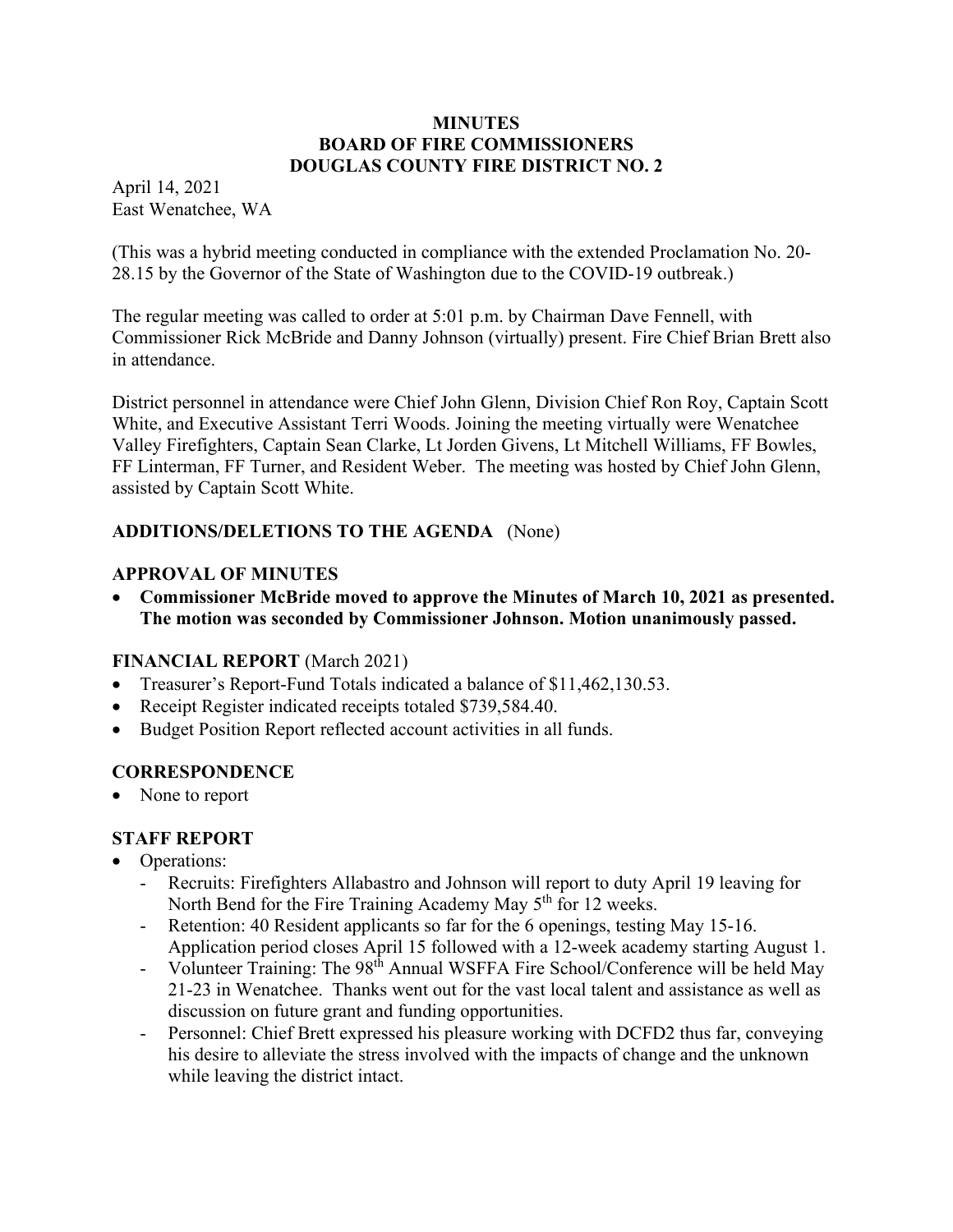## **MINUTES APRIL 14, 2021 PAGE 2**

- Aviation: Invitation for participation in the CCFD1 Helicopter Program. Further discussion will be needed to evaluate budget, certification, staffing, and equipment needs.
- Apparatus: Tower 4's transmission has been removed for repair
- Battalion Chief: Testing scheduled May 24/25. Captain and FF testing slated for the fall.
- Fire Marshal: Congratulations went out to Chief Blanchard ICC Plans Examiner testing.

## **UNFINISHED BUSINESS**

- 1. Fire Chief Services: Contract is signed and posted for Fire Chief Services Agreement
- 2. Consolidation of Services:
- Training Consortium: Chief Brett recommended Lt. King and Capt. Torres work collectively for the time being on training while legal works on a final Interlocal Agreement for a Training Consortium with CCFD1 & DCFD2. The Board and Staff discussed pros and cons including costs, efficiency, benefits, and quality of final product. Goal is to push for final agreement before the summer wildland season with exit clause if needed.
- Volunteers/Labor: Local was asked to start preparing for contract negotiations to tie into cost and budget prep as we go forward.
- ARFF: Chief Brett addressed the Board for feedback concerning the Chelan Douglas Port Authority. Advised to continue discussions with the Port on the future of the ARFF program concerning growth, training, response, and facilities.
- Fleet Services: Discussed need to capitalize joint effort on maintenance. Chief Brett was given orders to work with legal on drafting an Interlocal agreement with CCFD1 & DCFD2 with exit plan, concentrating on an easy transition.
- 3. RFA Discussion: Tabled for more information as conceptional at this time
- 4. Facilities:
- Station 4: Due to Covid, completion has been pushed back to mid-July. Glazing, sheetrock, outside concrete work, roofing, and bay doors are in the queue. Administration building is framed and being roofed.
- Station 3: Layout has been selected and power pole mitigated. Changes to site plan and building plans costs breakdown discussed. Initial inquiry made on bond spending timeline with Covid as construction cost have increases profoundly.

# **NEW BUSINESS**

1. Claims Agent: Commissioner McBride moved to adopt Resolution 04-14-2021 as written. Commissioner Johnson seconded with all in favor.

2. Credit Card Addendum: Commissioner McBride moved to approve changes to the credit cards as noted in the addendum. Commissioner Johnson seconded with all in favor.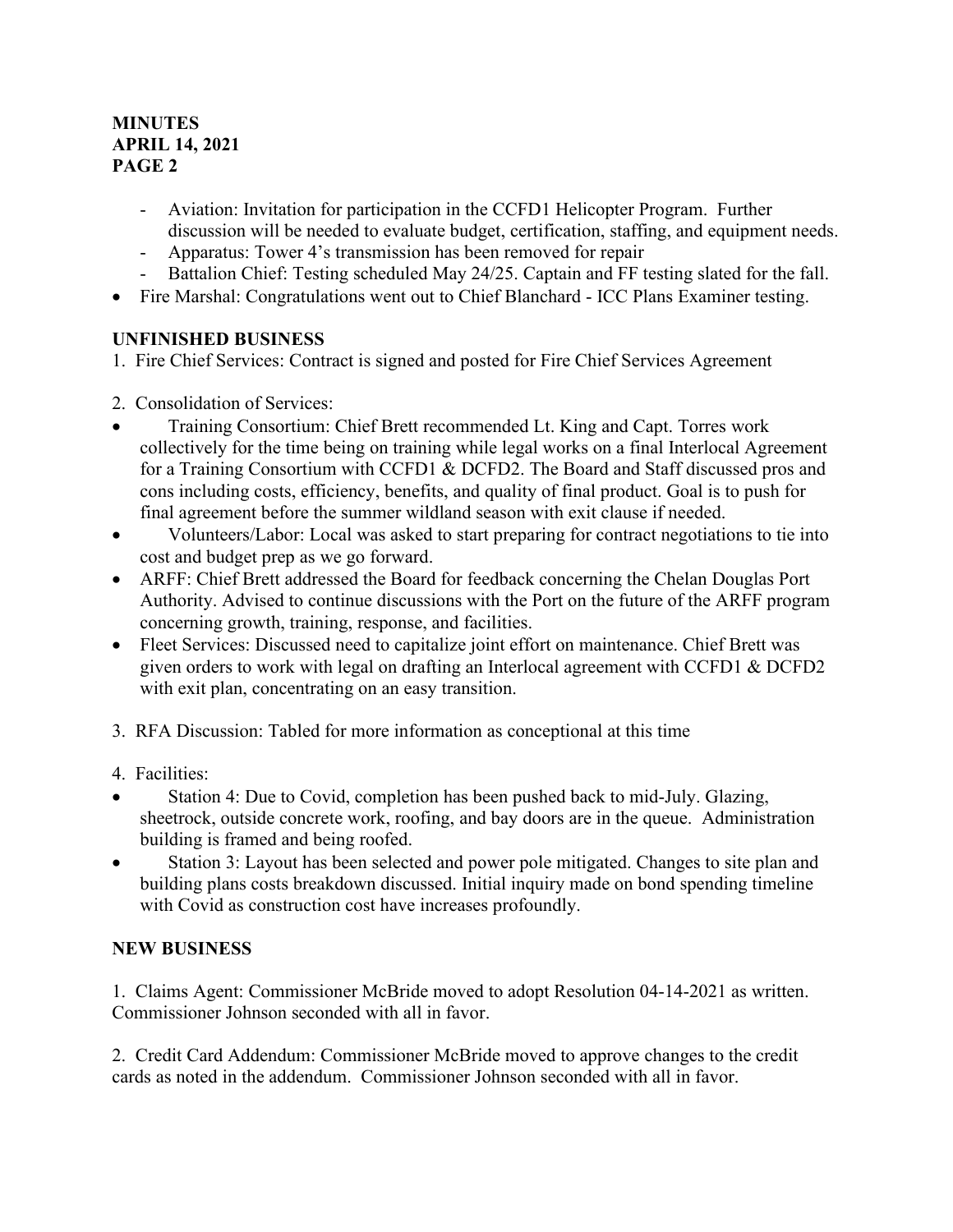### **MINUTES APRIL 14, 2021 PAGE 3**

3. Surplus: Commissioner Fennell moved to approve Resolution 04-14-2021A and 04-14- 2021B. Commissioner McBride seconded with all in favor.

4. MOU – Wildland Staffing: Legal council reviewed and the Local approved and put forth. Commissioner Fennell moved to approve the 2021 Wildland Suppression Supplemental Staffing MOU. Commissioner McBride seconded with all in favor.

5. Administrative Assistant Open Position: Commissioner McBride moved to forward the process to fill the position of Administrative Assistant. Commissioner Johnson seconded with all in favor. Salary range used from established rate schedule.

6. Levy Refresh: After much discussion, the Board tabled the decision on running a levy refresh this year until the general meeting.

7. Training Consortium Interlocal Agreement: Commissioner Johnson moved to entertain drafting an ILA for training services with CCFD1. Commissioner Fennell seconded with Commissioner McBride abstaining. Motion passed.

8. ARFF: Commissioner Johnson made a motion to proceed to negotiate with the Chelan Douglas Port District Authority on how to better provide ARFF services. Commissioner Fennell seconded with all in favor.

The Board asked Chief Brett to begin work on a training budget for the helicopter program.

# **PAYROLL & VOUCHERS**

March Expenses were submitted as follows:

### **General Expense Fund:**

- Claims totaled \$191,004.37 for Voucher Nos. 210403001 through 210403078.
- Payroll totaled \$274,628.01. The following payroll changes were approved:
	- Start date 4/16/2021 New Hire Robert Johnson
	- Start date 4/17/2021 New Hire Anthony Allabastro
	- Retirement effective April 1, 2021 Suanne Robbins
	- Promotion to Executive Assistant step1 with 2yr degree

### **Special Projects Fund**:

Claims totaled \$878,963.64 for Voucher Nos. 210402001 through 210402009.